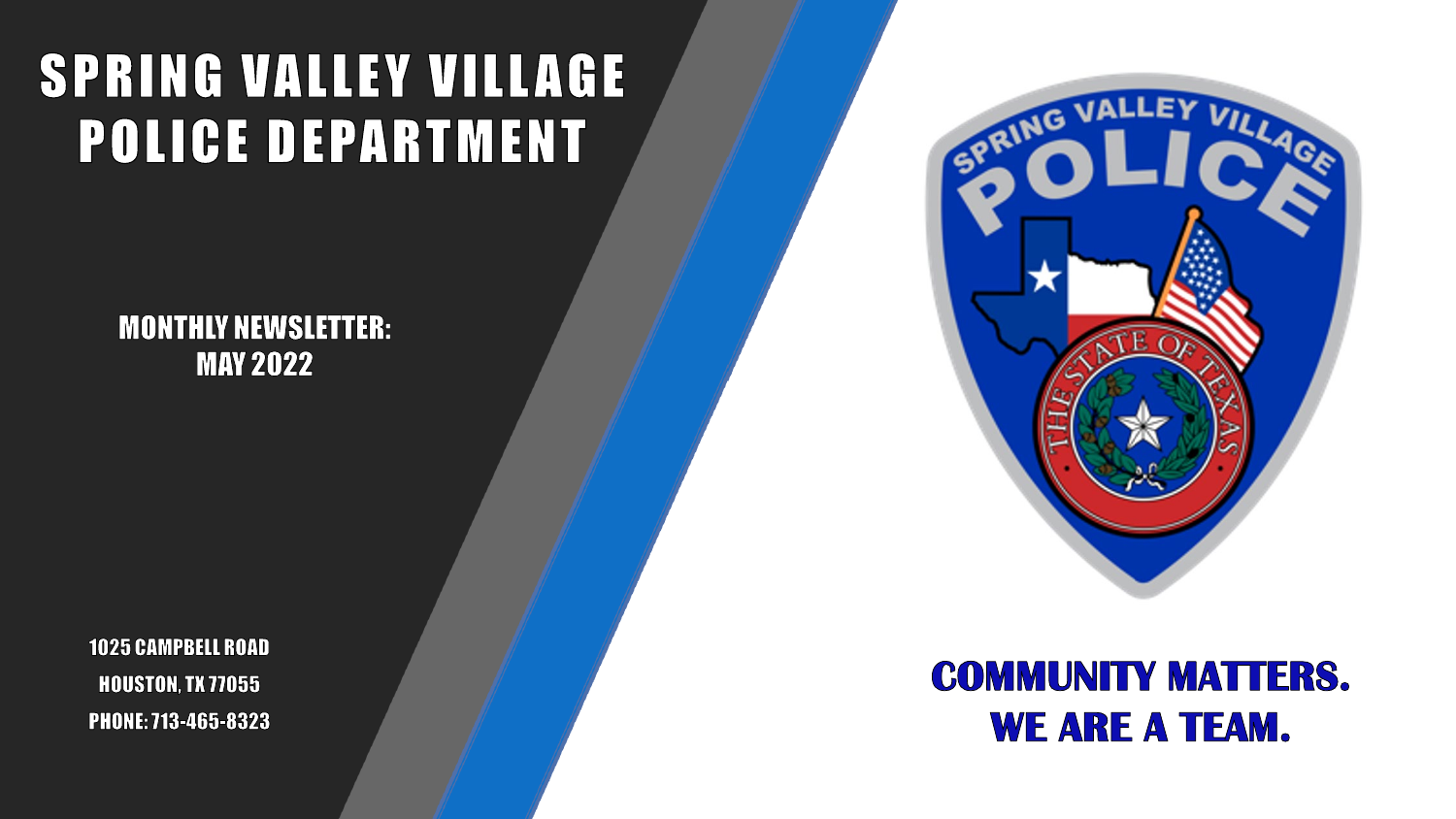# **INTRODUCTION**

#### **Hello Residents,**

We at the Spring Valley Village Police Department are dedicated to our community and the people that we serve. As we move forward, the men and women of the Spring Valley Village Police Department want you to know that we are dedicated to serving the Spring Valley and Hilshire Village communities with the utmost respect and integrity. We appreciate the overwhelming support you have shown our staff. We look forward to working with everyone to strengthen our professional relationships and make our community a safe and enjoyable place to live and work.

#### **Sincerely,**

**Acting Chief M. Schulze**

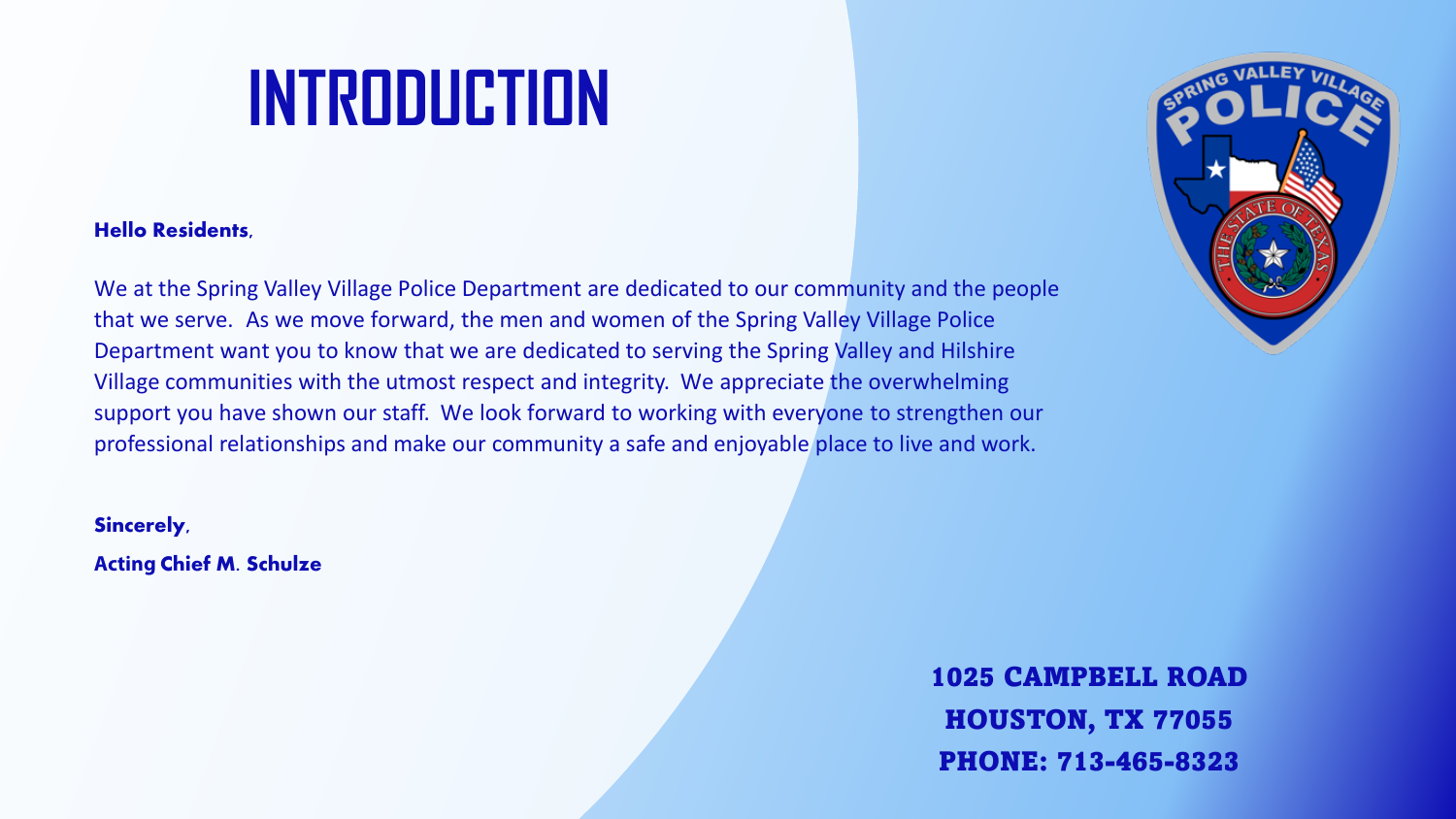# **IMPORTANT NUMBERS AT A GLANCE**



### **EMERGENCY HILSHIRE VILLAGE**

911 - FOR ALL EMERGENCY HILSHIRE VILLAGE – CITY HALL 713-973-1779

## **SPRING VALLEY VILLAGE VILLAGE FIRE DEPARTMENT**

| SPRING VALLEY - CITY HALL 713-465-8308 |              | VILLAGE FIRE DEPARTMENT    | 713-465-2323 |
|----------------------------------------|--------------|----------------------------|--------------|
| <b>SPRING VALLEY - PD</b>              | 713-465-8323 | <b>VFD - NON-EMERGENCY</b> | 713-468-7941 |
| SPRING VALLEY - PD FAX                 | 713-465-3135 |                            |              |
| <b>SPRING VALLEY - COURT</b>           | 713-465-0333 |                            |              |



### **COMMUNITY MATTERS. WE ARE A TEAM.**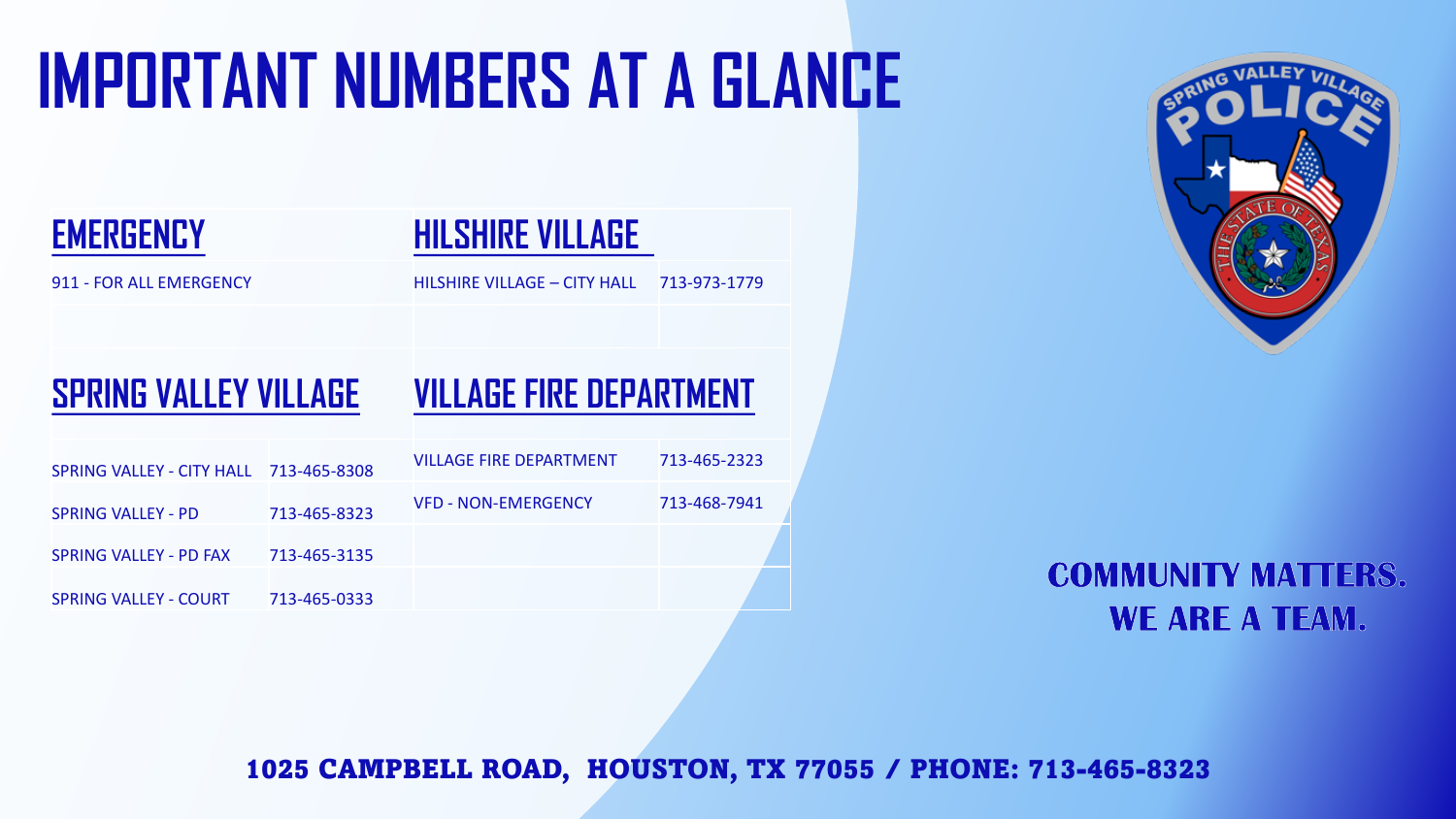# **SPRING VALLEY VILLAGE POLICE DEPARTMENT STAFF MEMBERS:**

| <b>Staff Member</b>          | <b>Email Address</b>         | <b>Staff Member</b>     | <b>Email Address</b>          |
|------------------------------|------------------------------|-------------------------|-------------------------------|
| <b>Chief M. Schulze</b>      | mschulze@springvalleytx.com  | <b>Officer N. Hale</b>  | nhale@springvalleytx.com      |
| <b>Commissioner D. Dixon</b> | ddixon@springvalleytx.com    | Officer J. Maldonado    | jmaldonado@springvalleytx.com |
| Captain J. Lane              | jlane@springvalleytx.com     | Officer A. Malone       | amalone@springvalleytx.com    |
|                              |                              | Officer C. Martell      | cmartell@springvalleytx.com   |
| Detective C. Menchaca        | cmenchaca@springvalleytx.com | <b>Officer R. Moore</b> | rmoore@springvalleytx.com     |
| Detective C. Spriggs         | cspriggs@springvalleytx.com  | Officer C. Pineda       | cpineda@springvalleytx.com    |
|                              |                              | Officer A. Rendon       | arendon@springvalleytx.com    |
| Sergeant B. Alvarado         | balvarado@springvalleytx.com | <b>Officer M. Yanez</b> | myanez@springvalleytx.com     |
| Sergeant A. Menchaca         | amenchaca@springvalleytx.com |                         |                               |
| Sergeant J. Moyer            | jmoyer@springvalleytx.com    | Dispatcher B. Comello   | bcomello@springvalleytx.com   |
| Sergeant T. Wood             | twood@springvalleytx.com     | Dispatcher A. Delgado   | adelgado@springvalleytx.com   |
|                              |                              | Dispatcher D. Gonzales  | dgonzalez@springvalleytx.com  |
| Corporal A. Clawson          | aclawson@springvalleytx.com  | Dispatcher M. Luong     | mluong@springvalleytx.com     |
| <b>Corporal F. McClain</b>   | fmcclain@springvalleytx.com  |                         |                               |



### **COMMUNITY MATTERS. WE ARE A TEAM.**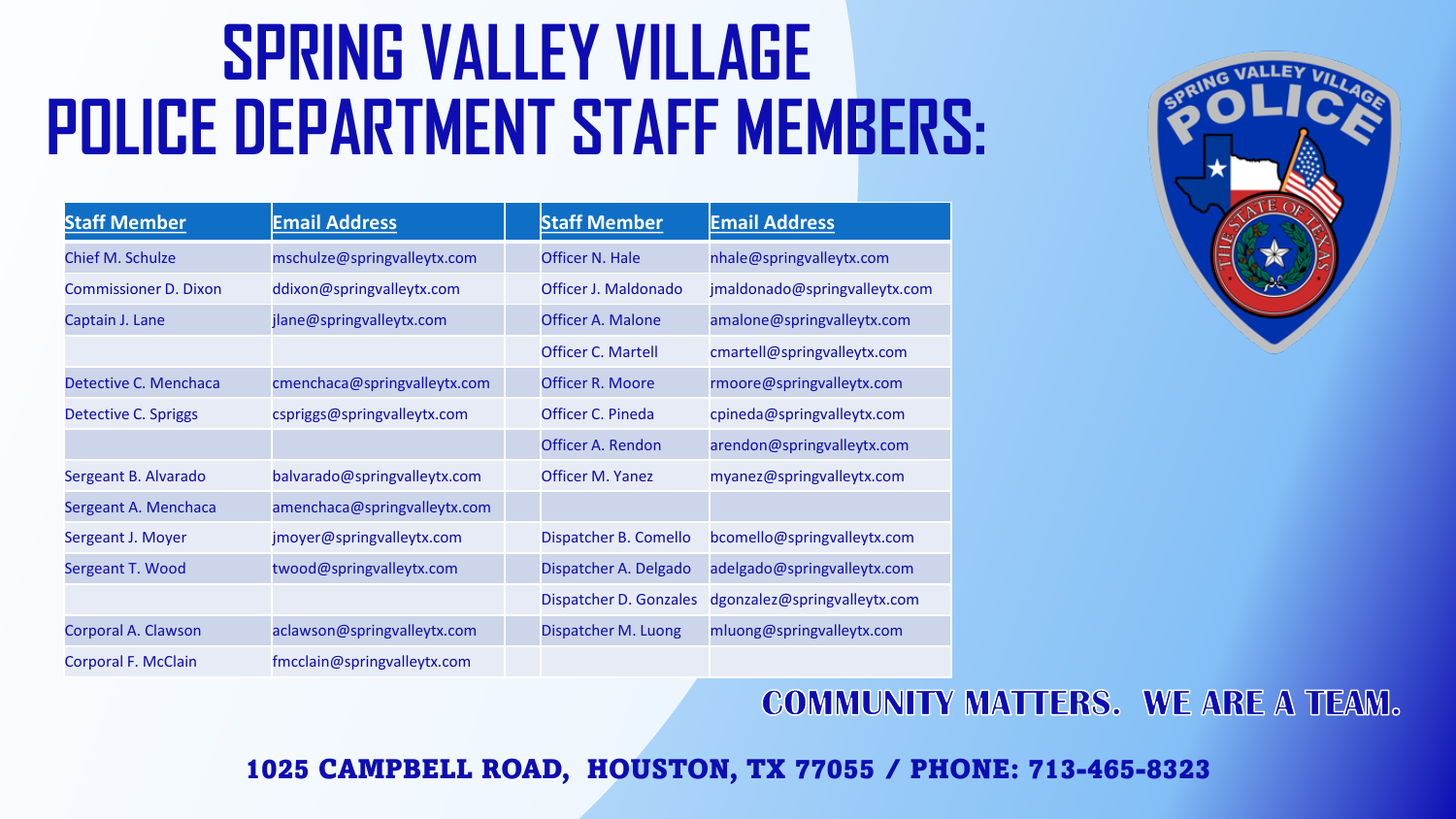# **MAY 2022**

| <b>DATE</b>  | <b>DAY</b>      | <b>HOLIDAY</b>                      |
|--------------|-----------------|-------------------------------------|
| MAY 05, 2022 | <b>THURSDAY</b> | <b>CINCO DE MAYO</b>                |
| MAY 08, 2022 | <b>SUNDAY</b>   | <b>MOTHER'S DAY</b>                 |
| MAY 26, 2022 | <b>THURSDAY</b> | <b>LAST DAY OF SCHOOL FOR SBISD</b> |
| MAY 30, 2022 | <b>MONDAY</b>   | <b>MEMORIAL DAY</b>                 |



*Happy Mother's Day to the great mothers in our community! We hope you have an amazing Mother's Day and that you feel truly appreciated on your special day.*

*Police Week is May 15 thru 21, 2022* 

### **COMMUNITY MATTERS.** WE ARE A TEAM.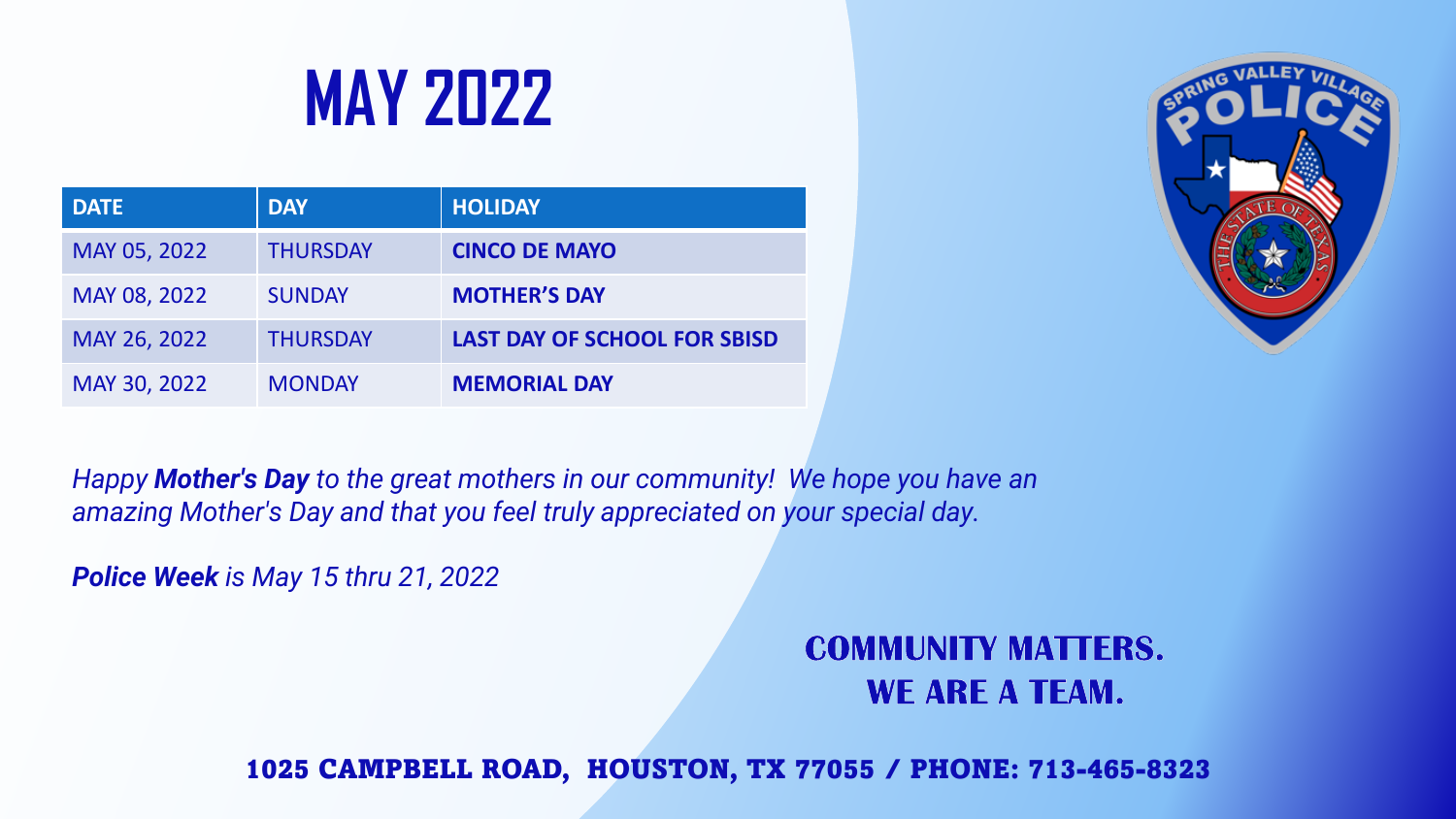# **HURRICANE PREPAREDNESS:**

National Hurricane Preparedness Week is this week, May 1st to 7th. You'll find plenty of materials, including social media plans (in English and Spanish) here:

<https://www.noaa.gov/hurricane-prep>



### **COMMUNITY MATTERS. WE ARE A TEAM.**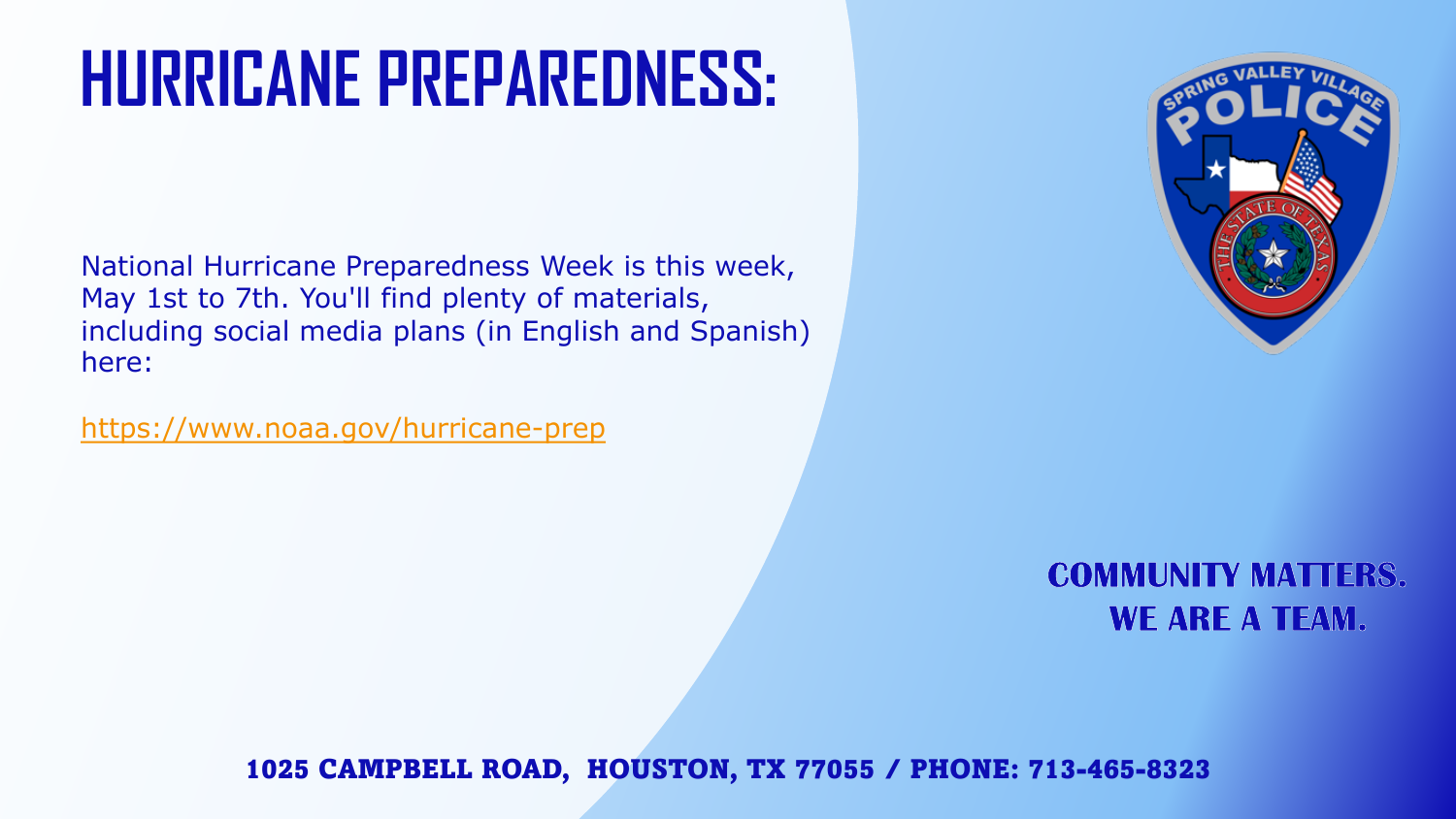# **SPRING VALLEY POLICE DEPARTMENT**

#### **CALLS BY TYPE 04/01/22 THRU 04/30/22**

| <b>Type</b> | <b>Description</b>                | # Of Calls     |
|-------------|-----------------------------------|----------------|
| 21          | 911 HANG UP                       | $\overline{4}$ |
| 6           | <b>ACCIDENT</b>                   | 30             |
| 22          | <b>ALARM</b>                      | 47             |
| 23          | <b>AMBULANCE CALL</b>             | 14             |
| 24          | <b>ANIMAL CALL</b>                | 15             |
| 144         | <b>ARREST</b>                     | $\overline{2}$ |
| 43          | <b>ASSIST OUTSIDE AGENCY</b>      | 4              |
| 135         | <b>BUSINESS CHECK</b>             | 1666           |
| 134         | <b>COURTESY TRANSPORT</b>         | $\mathbf{1}$   |
| 38          | <b>DAMAGE TO CITY PROPERTY</b>    | $\mathbf{1}$   |
| 53          | <b>DEBRIS IN ROADWAY</b>          | $\overline{7}$ |
| 60          | <b>FIRE CALL</b>                  | 5              |
| 65          | <b>GAS LEAK</b>                   | $\overline{2}$ |
| 68          | <b>HOUSE CHECK</b>                | 34             |
| 70          | <b>INFORMATION</b>                | 49             |
| 71          | <b>INVESTIGATION</b>              | 26             |
| 76          | <b>LOUD NOISE</b>                 | 5              |
| 81          | <b>OPEN DOOR</b>                  | 13             |
| 83          | <b>POWER OUTAGE</b>               | $\overline{2}$ |
| 86          | <b>PUBLIC RELATIONS</b>           | 595            |
| 92          | <b>SERVICE CALL</b>               | $\overline{2}$ |
| 96          | <b>SOLICITOR</b>                  | $\overline{4}$ |
| 97          | <b>SPECIAL ASSIGNMENT</b>         | 40             |
| 99          | <b>STALLED VEHICLE</b>            | 29             |
| 141         | <b>STORED / ABANDONED VEHICLE</b> | $\mathbf{1}$   |
| 103         | <b>SUSPICIOUS ACTIVITY</b>        | 3              |
| 104         | <b>SUSPICIOUS PERSON</b>          | 21             |
| 105         | <b>SUSPICIOUS VEHICLE</b>         | 25             |
| 108         | <b>TRAFFIC CONTROL</b>            | $\overline{2}$ |
| 11          | <b>TRAFFIC STOP</b>               | 452            |
| 111         | <b>VEHICLE BLOCKING ROADWAY</b>   | 4              |
| 112         | <b>VEHICLE CHECK</b>              | 6              |
| 117         | <b>WELFARE CONCERN</b>            | 8              |
|             | <b>TOTAL</b>                      | 3119           |



### **COMMUNITY MATTERS. WE ARE A TEAM.**